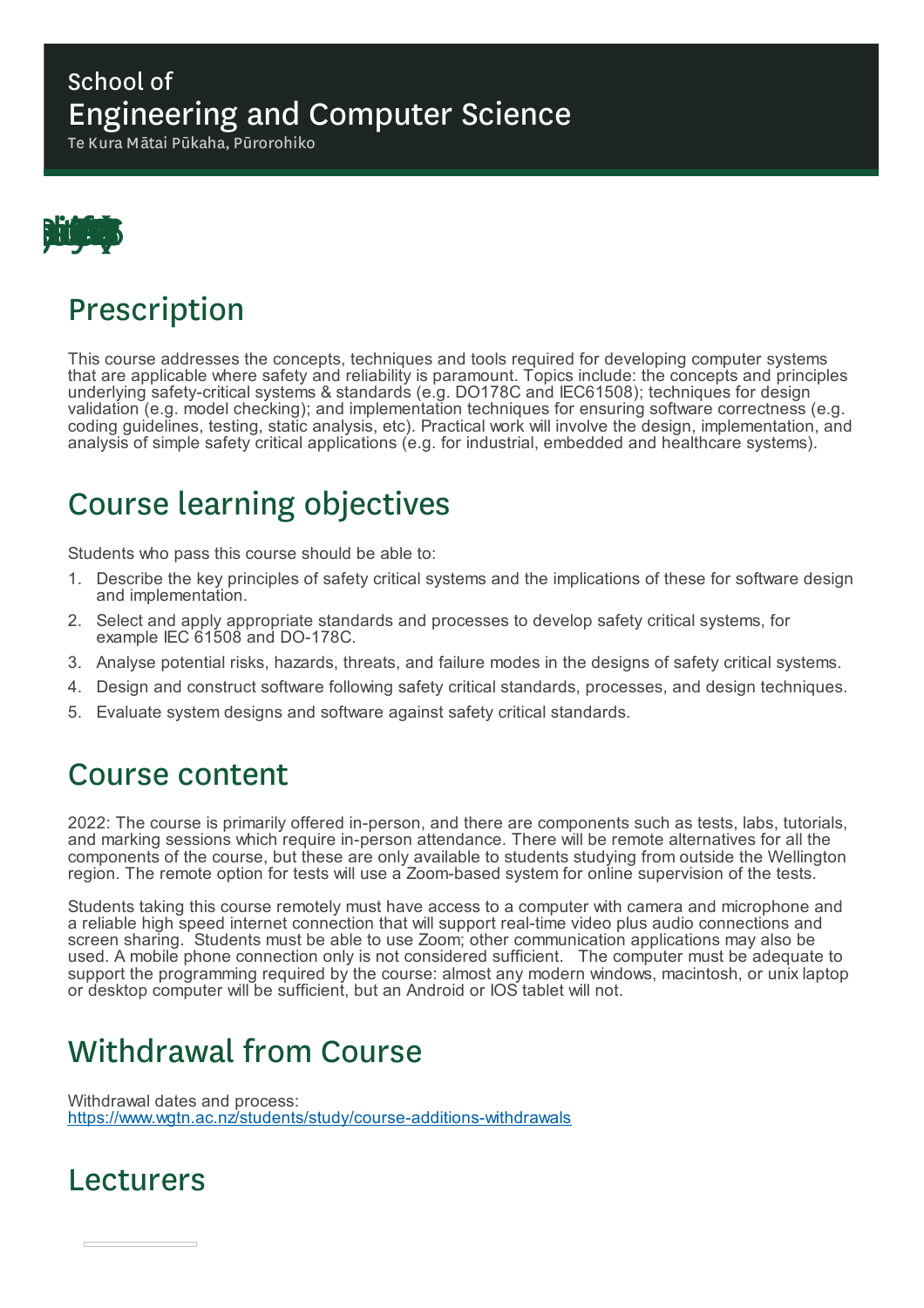### David Pearce (Coordinator)

david.pearce@vuw.ac.nz

# Teaching Format

This course will be offered in-person and online. For students in Wellington, there will be a combination of in-person components and web/internet based resources. It will also be possible to take the course entirely online for those who cannot attend on campus, with all the components provided in-person also made available online.

Weekly lectures and individual assignments during whole course. The assignments will build on the material presented in lectures.

# Student feedback

Student feedback on University courses may be found at: www.cad.vuw.ac.nz/feedback/feedback\_display.php

# Dates (trimester, teaching & break dates)

- Teaching: 28 February 2022 03 June 2022
- Break: 11 April 2022 24 April 2022  $\blacksquare$
- Study period: 06 June 2022 09 June 2022
- Exam period: 10 June 2022 25 June 2022

### Class Times and Room Numbers

#### **28 February 2022 - 10 April 2022**

- **Monday** 12:00 12:50 LT122, Cotton, Kelburn  $\blacksquare$
- **Wednesday** 12:00 12:50 LT122, Cotton, Kelburn
- **Friday** 12:00 12:50 LT122, Cotton, Kelburn  $\blacksquare$
- **25 April 2022 - 05 June 2022**
- **Monday** 12:00 12:50 LT122, Cotton, Kelburn  $\mathbf{m}$  .
- **Wednesday** 12:00 12:50 LT122, Cotton, Kelburn
- **Friday** 12:00 12:50 LT122, Cotton, Kelburn

# Set Texts and Recommended Readings

### Required

There are no required texts for this offering.

# Mandatory Course Requirements

There are no mandatory course requirements for this course.

*If you believe that exceptional circumstances may prevent you from meeting the mandatory course requirements, contact the Course Coordinator for advice as soon as possible.*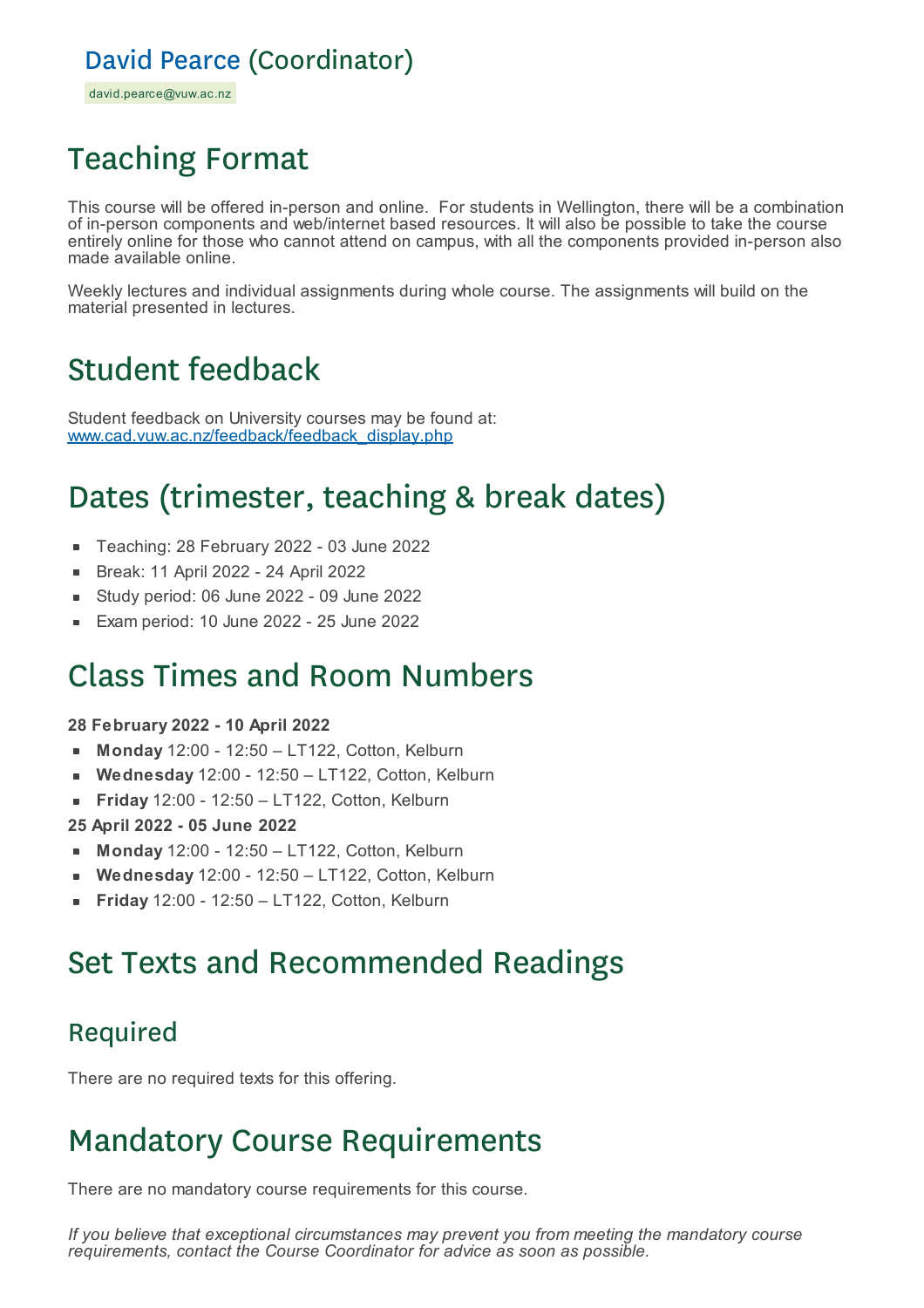### Assessment

| <b>Assessment Item</b> | <b>Due Date or Test Date</b>  | CLO(s)         | <b>Percentage</b> |
|------------------------|-------------------------------|----------------|-------------------|
| Assignment 1           | 28 March                      | CLO: 1,2,3,4,5 | <b>20%</b>        |
| Assignment 2           | 11 April                      | CLO: 4,5       | 10%               |
| Assignment 3           | 9 May                         | CLO: 4,5       | 10%               |
| Assignment 4           | 23 May                        | CLO: 4,5       | 10%               |
| Exam                   | Held during Assessment Period | CLO: 1,2,3,4,5 | 50%               |

#### **Penalties**

Late submissions will incur an automatic penalty of 10% of the final mark per day. Submission between 0 and 24 hours late will be counted as one day late; those betwee 24 and 48 hours late will be counted as two dates late, etc. Any request for an extension must be made to the lecturer in charge *prior* to the due date. Any extensions requested on the basis of medical grounds must be supported by a doctor's certificate.

**LATE DAYS POLICY** (for Assignments). Each student will have three "late days" which you may choose to use for any assignment or assignments during the course. There will be no penalty applied for these late days. You do not need to apply for these, instead any late days you have left will be automatically applied to assignments that you submit late.

### **Extensions**

Individual extensions will only be granted in exceptional personal circumstances, and should be negotiated with the course coordinator before the deadline whenever possible. Documentation (eg, medical certificate) may be required.

#### Submission & Return

All work is submitted through the ECS submission system, accessible through the course web pages. Marks and comments will be returned through the ECS marking system, also available through the course web pages.

# **Workload**

Although the workload will vary from week to week, you should expect to spend approximately 10 hours per week on the course to give a total of 150 hours study time for the course.

# Teaching Plan

See https://ecs.wgtn.ac.nz/Courses/SWEN326\_2022T1/LectureSchedule

# Communication of Additional Information

All online material for this course can be accessed at https://ecs.wgtn.ac.nz/Courses/SWEN326\_2022T1/